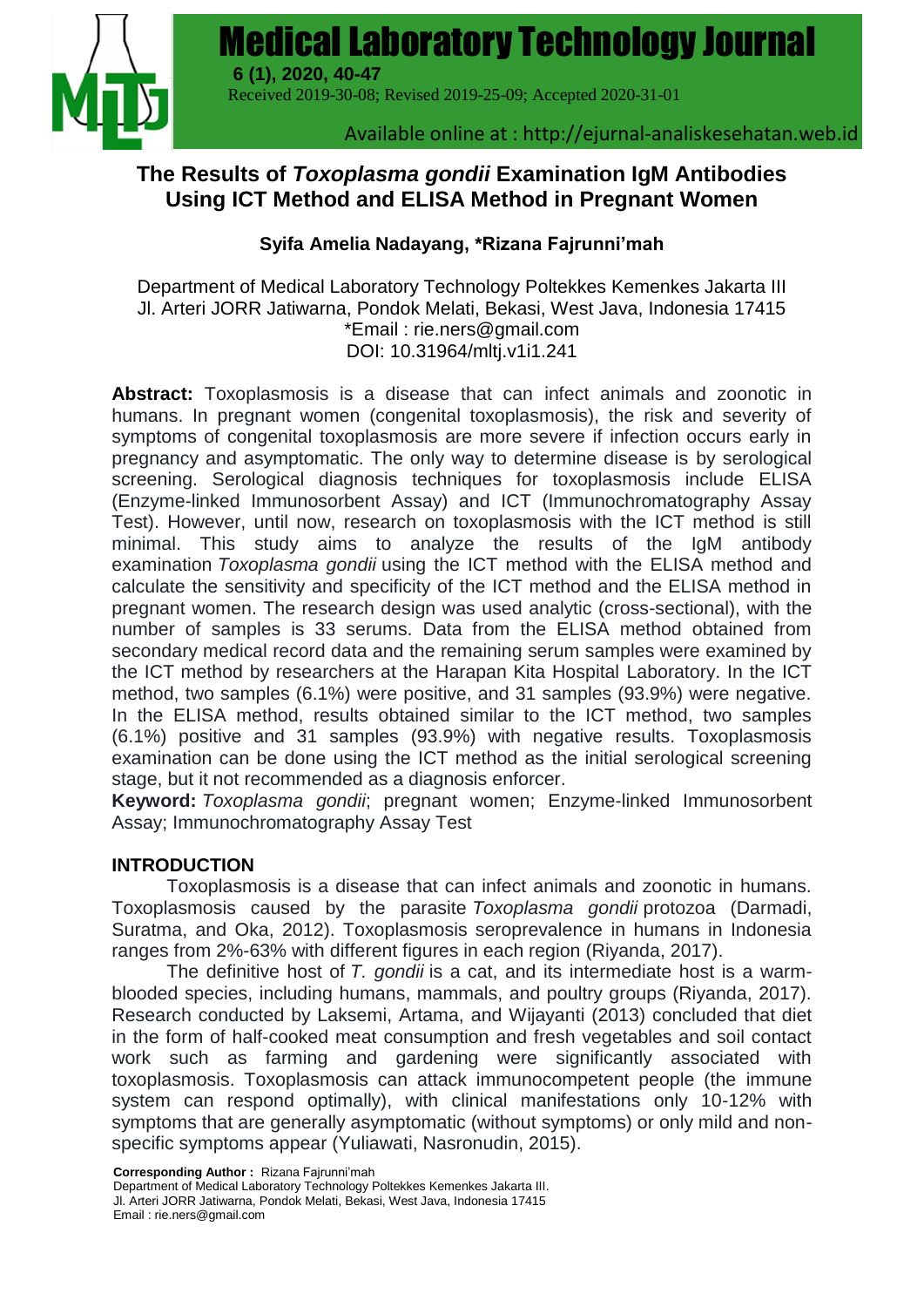If a woman has infected before becoming pregnant, the child she contains will be protected because the mother has developed immunity/antibodies. However, if a woman is pregnant and has just infected with *T. gondii* during pregnancy, she can transmit the infection to an unborn baby (*congenital transmission*) (Astuti, 2010). In pregnant women (congenital toxoplasmosis), the risk and severity of symptoms of congenital toxoplasmosis are more severe if infection occurs early in pregnancy. The classic triad of congenital toxoplasmosis is hydrocephalus, chorioretinitis, and intracranial calcification or sabin tetrad accompanied by psychomotor abnormalities. The involvement of neurological and ocular system problems often arises later on if it not found at birth (Yuliawati, Nasronudin, 2015).

Early detection of toxoplasmosis is complicated because mothers who suspected of suffering do not show clinical symptoms (Hanafiah et al., 2009). The only way to determine infection is by serological screening. This is a consideration of the need for serial screening and testing for every pregnant woman (Aryani, 2017). In the form of acute infection, *T. gondii* spreads to all organs, and the parasite disappears from the body in less than one week because of innate immunity and the emergence of specific immunity, including humoral immunity. IgM is the first antibody to appear, usually one week after infection (Alpiniawati, 2017). High IgM in women of reproductive age will increase the risk of congenital disease in infants if the woman is pregnant (Laksemi, Artama, Wijayanti, 2013).

Among several serological diagnosis techniques to date, only ELISA (*Enzyme-linked Immunosorbent Assay*) is capable of measuring quantitatively and can carry out testing for various purposes, which has been an essential weakness in the serological diagnosis of toxoplasmosis (Subekti, Artama, Iskandar, 2005). However, the diagnosis using ELISA is still expensive (Subekti, Artama, Iskandar, 2005) and requires a long test time or around 4-5 hours (Jin et al., 2005).

Method of ICT (*Immunochromatography Assay Test*) is a *rapid* diagnostic test that is qualitative based on *immunochromatography* (lateral flow) technology. This ICT method is easy to use and easy to interpret (LDBio Diagnostics, 2012). The advantages of this ICT method are fast and easy to use and do not require special equipment suitable for application in the field (Liu et al., 2015). In a study conducted in 2017 regarding the comparison of results between the ELISA and *Rapid Test* (ICT method) examination for HIV / AIDS screening, it was concluded that there was no difference between the ELISA examination method and *Rapid Test* (ICT method) seen from the same sensitivity and specificity (Dewi, 2017). But research on toxoplasmosis with the ELISA and ICT method is still unknown.

#### **MATERIALS AND METHODS**

This study is an analytical study with a *cross-sectional* approach conducted at the Laboratory of Anak Bunda Harapan Kita Hospital in the period February to April 2019. Poltekkes Kemenkes Jakarta III Ethics Commission approved this research with number KEPK-PKKJ3 / 36 / II / 2019 and Ethics Commission for Anak Bunda Harapan Kita Hospital by number IRB / 08/02 / ETIK / 2019. The population in this study were all pregnant women, who examined toxoplasmosis in Anak Bunda Harapan Kita Hospital. While the sample in this study were pregnant women who tested Toxoplasmosis IgM antibodies in Anak Bunda Harapan Kita Hospital with the amount of 33 serums. The sample size is determined based on proportion data from previous research using the following formula.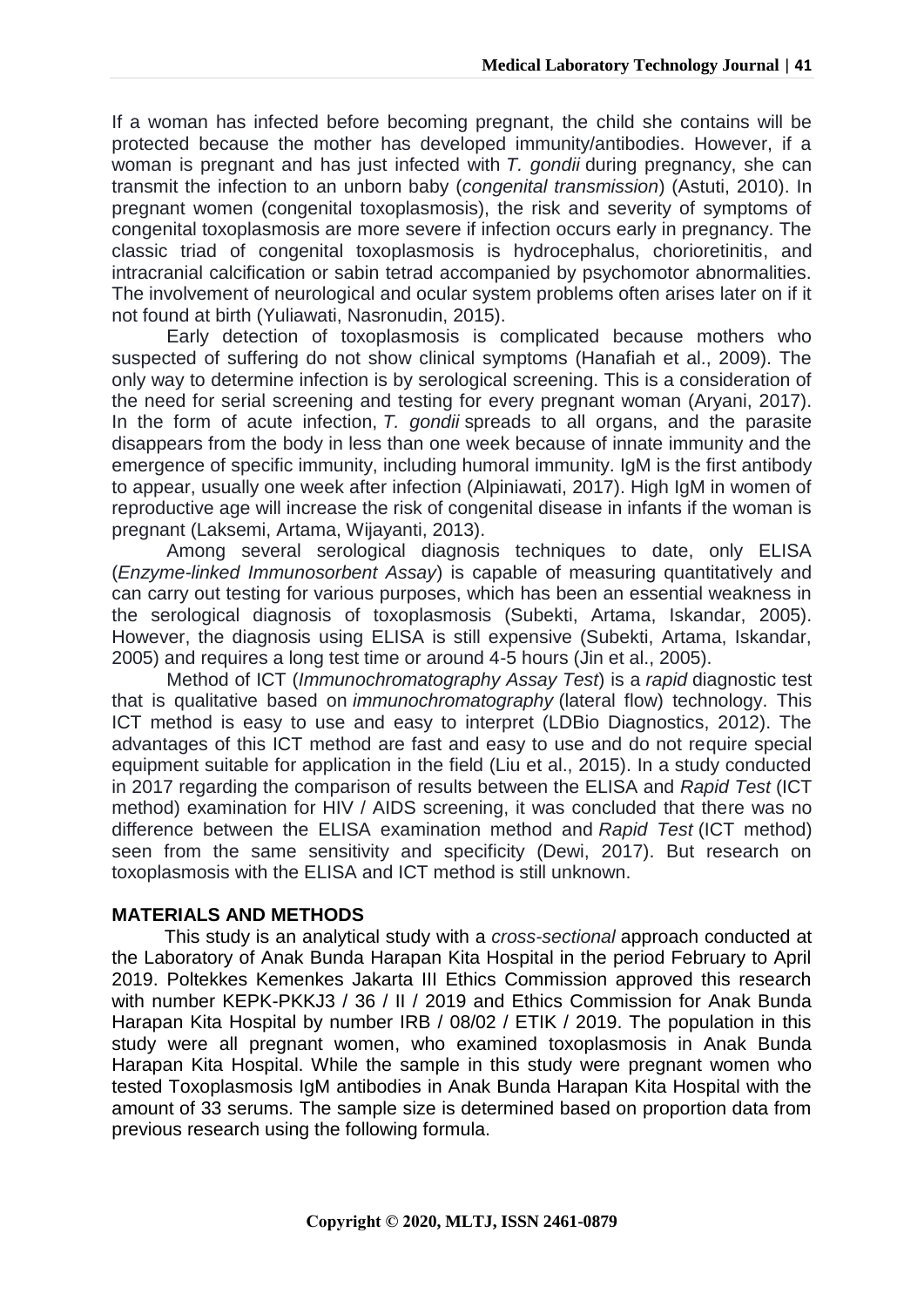$$
n = Z^2 1 - \frac{a}{2} x \, pq
$$

 $d^2$ 

Information:

 $n =$ Minimum sample size  $Z^2$  1- $\frac{a}{2}$  $\overline{\mathbf{c}}$  $=$  Z table value according to the level of trust (95% = 1,96)  $p =$  Proportion or prevalence based on the results of previous studies q  $= 1-p$  $d = Precision$ 

Data on the results of *T. gondii* IgM antibody examination ELISA method is obtained from the results of laboratory tests and secondary medical records to determine pregnancy status then the remaining serum samples that have been examined by the ELISA method (Vidas Toxo Ig M) are then analyzed by the ICT method (Shudabio) by researcher at Laboratory of Anak Bunda Harapan Kita Hospital.

The collected data checked for completeness of the data, coding, data tabulation, and data *entry* is carried out. The type of data obtained is categorical data by comparing positive and negative results between the two methods, then analyzed the sensitivity and specificity of ICT method.

#### *T. gondii* IgM Antibody Results Method ICT ELISA Quantity Percentage Quantity Percentage (n)  $(% )$ (n) (%) Positive 2 6.1 2 6.1 Negative 31 93.9 31 93.9 Total 33 100 33 100

**RESULTS AND DISCUSSION**

Table 1.Frequency Distribution of *T. gondii* IgM Antibody Results

Examination of *Toxoplasma gondii* IgM antibodies performed on 33 serum samples of pregnant women in the Laboratory of Anak Bunda Harapan Kita Hospital using the ICT method. Before the examination utilizing the ICT method, 33 serum samples of pregnant women were examined using the ELISA method by the Laboratory of Anak Bunda Harapan Kita Hospital. The data obtained are then analyzed statistically.

Based on the results of the research obtained using the ICT method and the ELISA method, the results of the same percentage obtained where two samples (6,1%) were positive for *Toxoplasma gondii* IgM antibodies. This is not much different from the study conducted by Uttah, Ogban, and Okonofua (2013) in Brazil, where it found that 3,26% of pregnant women tested positive for *Toxoplasma gondii* IgM antibodies. While the lower results obtained by Tolistiawaty et al. (2013), which the *Toxoplasma gondii* seropositivity for IgM antibodies in the town of Palu, just 0, 7% using female respondents of childbearing age. In Indonesia, cumulatively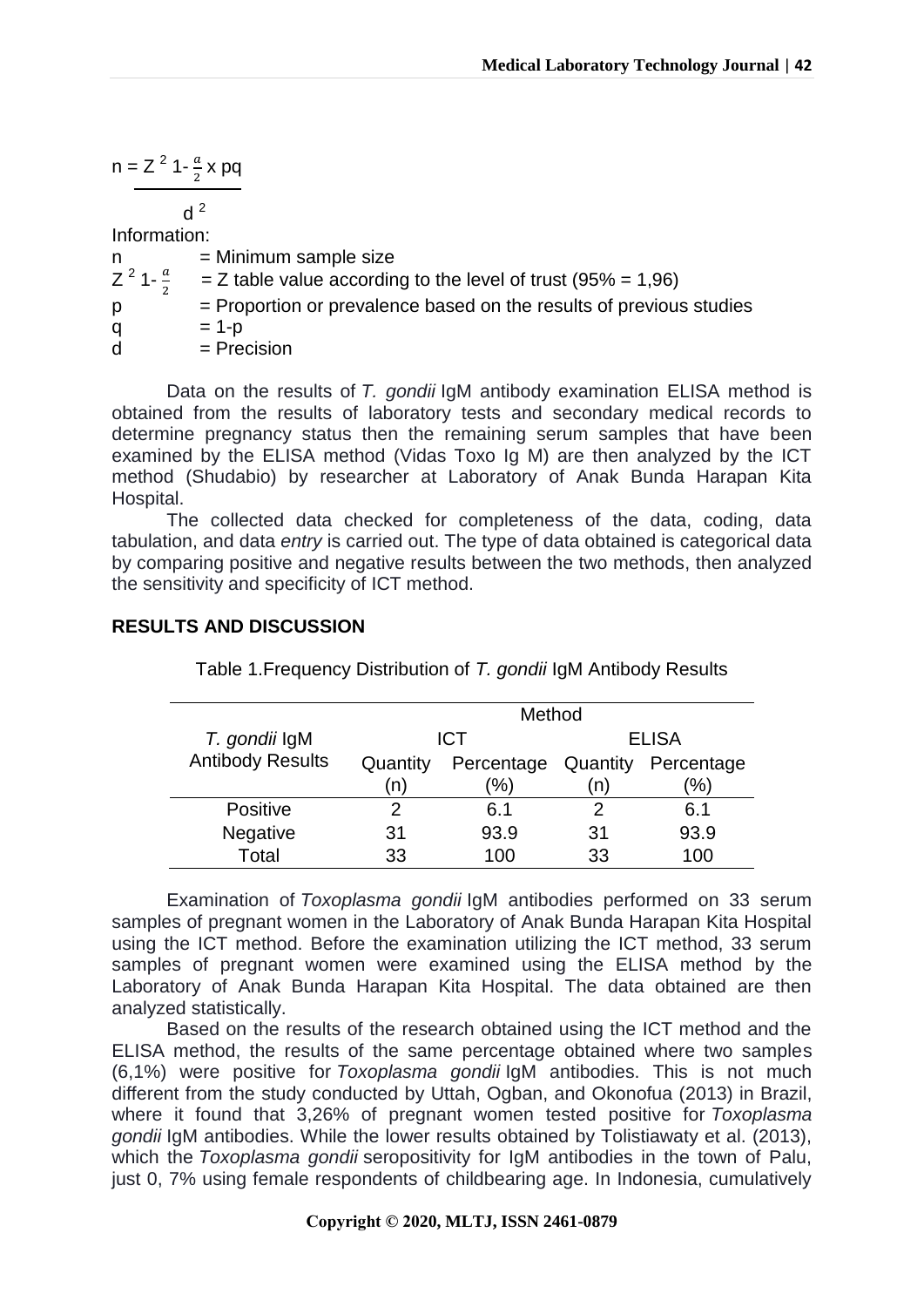cases of toxoplasmosis in humans serologically have a prevalence of more than 40% (Pudjiatmoko et al., 2014).

This can be caused because IgM is the first antibody that appears, usually 1 week after infection. The number increases to peak after 1-3 months. The decline takes nine months to come until it is not detected (Alpiniawati, 2017). Along with the decrease in IgM levels, there is an increase in IgG levels at 1-2 weeks after infection and will continue to increase up to 6-8 weeks. Then it will last up to 1-2 years, even in some cases, and it will last a lifetime (Tolistiawaty et al., 2013).

Still, the presence of acute toxoplasmosis infection can cause due to the tropical climate in Indonesia where this climate is very suitable for the development of *Toxoplasma gondii,* besides that other factors can influence one of them is environmental sanitation *(Fitriana, Pracoyo, 2017).*

In pregnant women who get acute primary infection has a 50% chance of giving birth to a baby with congenital toxoplasmosis (Agustin, Mukono, 2015), which causes spontaneous abortion or children born to have congenital abnormalities. The classic triad of congenital toxoplasmosis includes chorioretinitis, intracranial calcification, and hydrocephalus (Aryani, 2017).

Based on the description above, this is a consideration of the need for serial toxoplasmosis screening and testing for every pregnant woman and premarital woman. Based on a survey by researchers at Anak Bunda Harapan Kita Hospital, we examined toxoplasma IgM in 2019 for Rp. 250,000 per patient. When compared with the ICT method which has a much lower price than the ELISA method, which is less than Rp 100,000 per patient, the ICT method is more affordable and efficient for the community

| <b>ICT</b> method | <b>ELISA</b> method |                   |       |
|-------------------|---------------------|-------------------|-------|
|                   |                     | Positive Negative | Total |
| <b>Positive</b>   | 2                   |                   | 2     |
| Negative          |                     | 31                | 31    |
| Total             |                     | 31                | 'ર?   |

. Table 2. Sensitivity and Specificity of the ICT Method and ELISA Method

Based on table 2, the calculation value of sensitivity, specificity, positive predictive value, negative predictive values are:

### 1. Sensitivity

 $=\frac{2}{31}$  $\frac{2}{2+0} \times 100\% = 100\%$ 

2. Specificity  $=\frac{3}{24}$ 

 $\frac{31}{31+0}$  × 100% = 100%

- 3. Positive predictive value
	- $=\frac{2}{2}$  $\frac{2}{2+0} \times 100\% = 100\%$
- 4. Negative predictive value
	- $=\frac{3}{24}$  $\frac{31}{31+0}$  × 100% = 100%

Based on table 4.3, the sensitivity value of the ICT method compared to the ELISA method is 100%, the specificity value is 100%, the positive predictive value is 100%, and the negative predictive value is 100%. This is similar to the research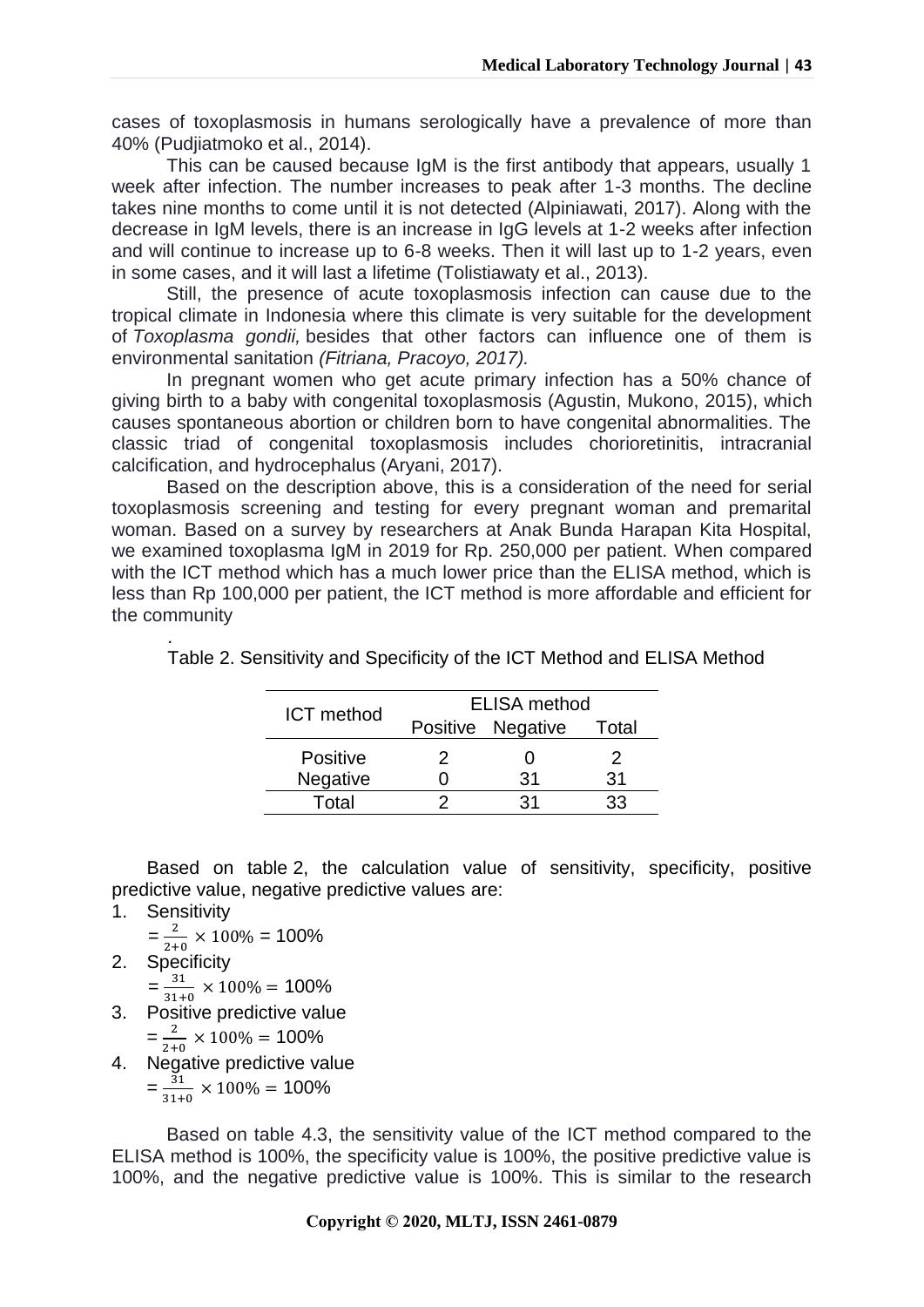conducted by Dewi (2017) regarding the comparison of results between the ELISA and *Rapid Test* (ICT method) examination methods for HIV/AIDS screening, where the sensitivity value of the *Rapid Test* method (ICT method) and the ELISA method is 100%. Likewise, for the specificity value of 100%. This can cause because the ICT method has the ability of serological tests based on the ELISA technique, which is reported to have sensitivity and specificity that is equivalent to the ELISA technique in general (Subekti, Artama, Iskandar, 2005).

For positive predictive values and negative predictive values in this study following Dewi's research in 2017, they were 100% and 100%, respectively. This shows that truly positive patients have *T. gondii* IgM antibodies of 100%, and genuinely negative patients have *T. gondii* IgM antibodies of 100%.

Overall, both of these methods have advantages and disadvantages to each. The ELISA method is superior in measuring quantitatively and can determine antibody subclasses/immunoglobulin, cytokines, antigen detection, diagnosis of avidity, determination of infection status (acute or clinical), and even a combination with molecular diagnostic techniques can do well. Although it loaded with various advantages, the ELISA method also has weaknesses, namely *high cost* (especially for laboratories that rarely carry out routine diagnoses), especially if they require quantitative measurements (Subekti, Artama, Iskandar, 2005).

While the ICT method has an easy advantage in its use and is also easy to interpret (LDBio Diagnostics, 2012) and has sensitivity and specificity that is equivalent to the ELISA technique in general, however, the weakness of the immunochromatography technique is that it is not quantitative like ELISA (Subekti, Artama, Iskandar, 2005).

Although the results of the ICT method statistical tests in this study have significant differences compared to the ELISA method, but based on actual test results and analyses of sensitivity and specificity, the ICT method can be recommended as a screening test or initial serological screening for toxoplasmosis as well as other earlier examinations applying qualitative screening tests. Also, it hoped that this ICT method could use as one of the screening programs for pregnant women in health facilities that have small laboratories with limited equipment (clinics or health centers) so that congenital toxoplasmosis can be prevented and can improve the quality of human resources.

#### **CONCLUSION**

Based on the results of the research and discussion that has been described, it can be concluded that in the ICT method and the ELISA method the results obtained are similar in each technique, namely as many as 2 samples (6,1%) with positive results and there are 31 samples (93.9%) with negative results. As well as the sensitivity value of the ICT method compared to the ELISA method is 100%, while the amount of the specificity of the ICT method compared to the ELISA method is 100%. So Toxoplasmosis examination can be done using the ICT method as the initial serological screening stage but, it not recommended as a diagnosis enforcer.

#### **ACKNOWLEDGEMENT**

Thanks to Poltekkes Kemenkes Jakarta III and Anak Bunda Harapan Kita Hospital.

#### **CONFLICT OF INTEREST**

There were no conflicts of interest with related parties in this study.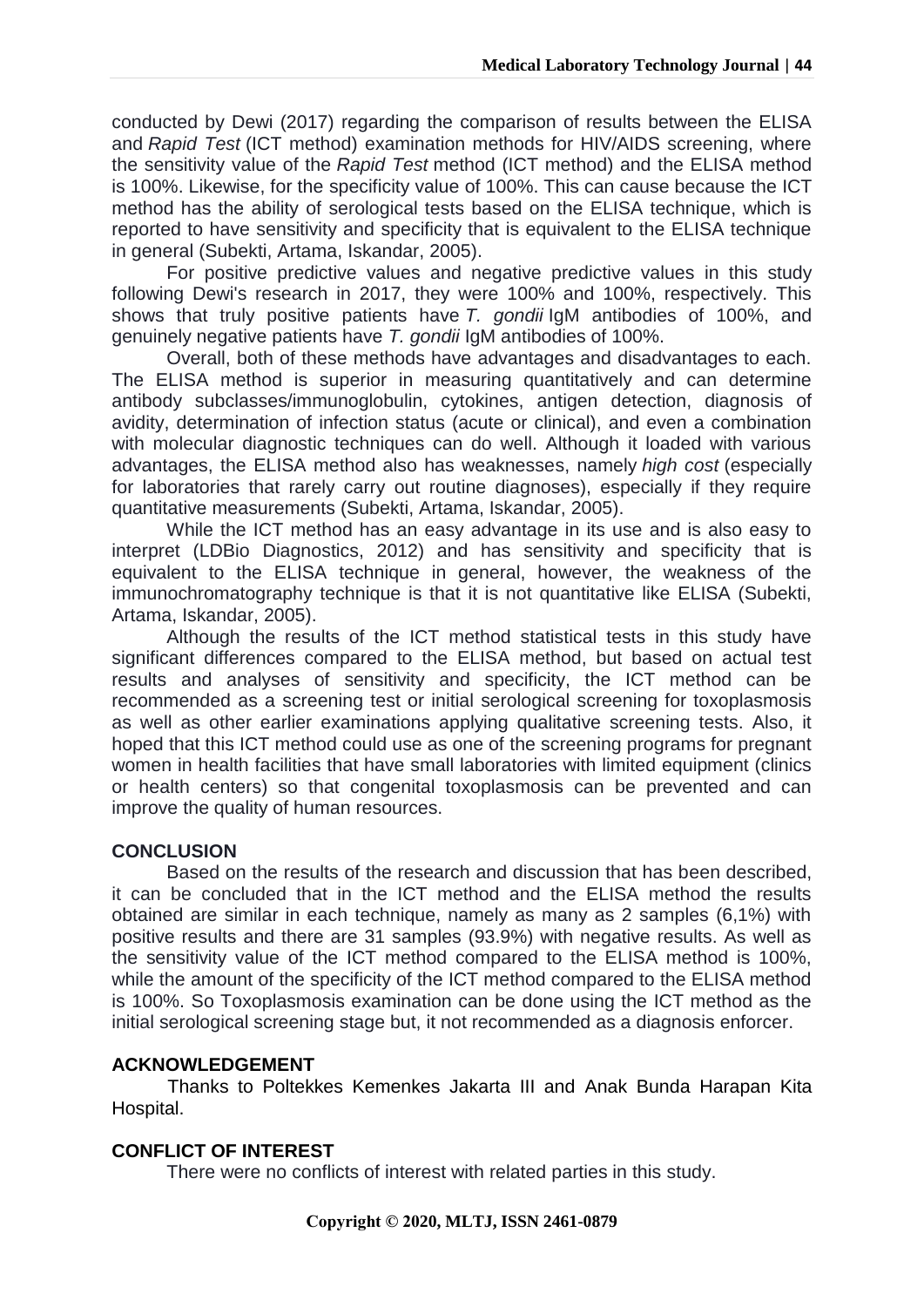### **REFERENCE**

Agustin, PD., Mukono, J. (2015). Description of Exposure to Cats with Toxoplasmosis in Cats and Non-Custodians in Mulyorejo District, Surabaya. *Journal of Environmental Health, 8*(1), 103-117.

Alpiniawati, NLPW. (2017). Toxoplasmosis in Pregnancy. Essay. Wijaya Kusuma University Surabaya. Surabaya.

- Apsari, IAP, Artama, WT, Sumartono, Damriyasa, IM. (2012). Molecular Diagnosis of *Toxoplasma gondii* Based on Specific Stage Genes of Takizoit and Bradizoit in Kampung Chickens.*Veterinary Journal, 13*(1), 14-19.
- Aryani, IGAD. (2017). Congenital toxoplasmosis. *Continuing Medical Education CDK-255*, *44*(8), 537-539.
- Astuti, NT. (2010). *Toxoplasma gondii* Nicolle & Splendore 1908. *Balaba All About Parasites, 6*(01), 24 - 25.
- Biomerieux. (2010). Insert VIDAS TOXO IgM (TXM) kit. France.
- Boster. (2017). How to Become an ELISA Expert in 4 days. Available from the URL: [https://www.bosterbio.com/complete-elisa-guide-pdf.](https://translate.google.com/translate?hl=id&prev=_t&sl=id&tl=en&u=https://www.bosterbio.com/complete-elisa-guide-pdf) Downloaded June 2, 2018.
- Darmadi, IP, Suratma, NA, and Oka, IBM. (2012). Relationship Between Antibody Titers and the Presence of *Toxoplasma gondii* Sista in Muscle and Pig Blood Tissue. *Indonesia Medicus Veterinus, 1*(5), 636-644.
- Dewi, TIAS. (2017). Comparison of Results between the ELISA and *Rapid Test* Methods for HIV / AIDS Screening. Essay. Udayana University. Denpasar.
- Fitriana, Pracoyo, NE. (2017)*. Detection of Toxoplasma gondii* from Urine Specimens of HIV / AIDS Patients. *Media Litbangkes, 27*(2), 105-110.
- Fristiani, AKB, Santosa, B., Ariyadi, T. (2017). Sensitivity and Specificity of HBsAg Rapid Test Method for ELISA. Thesis. Muhammadiyah University Semarang. Semarang.
- Hanafiah, M., Nurcahyo, W., Kamaruddin, M., Karmil, F. (2009). Production and Isolation of Bradizoit Stadium Membrane Protein *Toxoplasma gondii* : An Effort to Obtain Diagnostic Material in Diagnosing Toxoplasmosis. *Veterinary Journal*, *10*(3), 156-164.
- Hangzhou Shuda Biotech. (2018). Insert Toxo IgG / IgM Kit for Cassette Rapid Test. China.
- Indrawaty, S., Sosialine, E., Umar, F., Pahlemy, H., Andrajati, R., Rianti, A., et al. (2011). *Clinical Data Interpretation Guidelines*. Director-General of Pharmacy and Medical Devices Development, Ministry of Health Of The Republic of Indonesia. Jakarta. p:8
- Iskandar, A., Mayashinta, DK., Sudjari, Indra, MR. (2018). *Get to know Toxoplasma Gondii, Obesity, and Metabolic Syndrome*. Malang: Universitas Brawijaya Press.
- Jin, S., Chang, ZY, Ming, X., Min, CL, Wei, H., Sheng, LY, et al. (2005). Fast Dipstick Dye Immunoassay for Detection of Immunoglobulin G (IgG) and IgM Antibodies of Human Toxoplasmosis. *Clinical and Diagnostic Laboratory Immunology, 12*(1), 198-201
- Krihariyani, D., Woelansari, ED, Kurniawan E. (2015). Seroprevalence of Toxoplasma gondii IgG Antibodies in Mothers in Rangkah 6 Surabaya.
- Laksemi, DAAS, Artama, WT, and Wijayanti, MA. (2013). High Seroprevalence and Risk Factors of Toxoplasmosis in Blood Donors and Women in Bali. *Veterinary Journal, 14*(2), 204-212.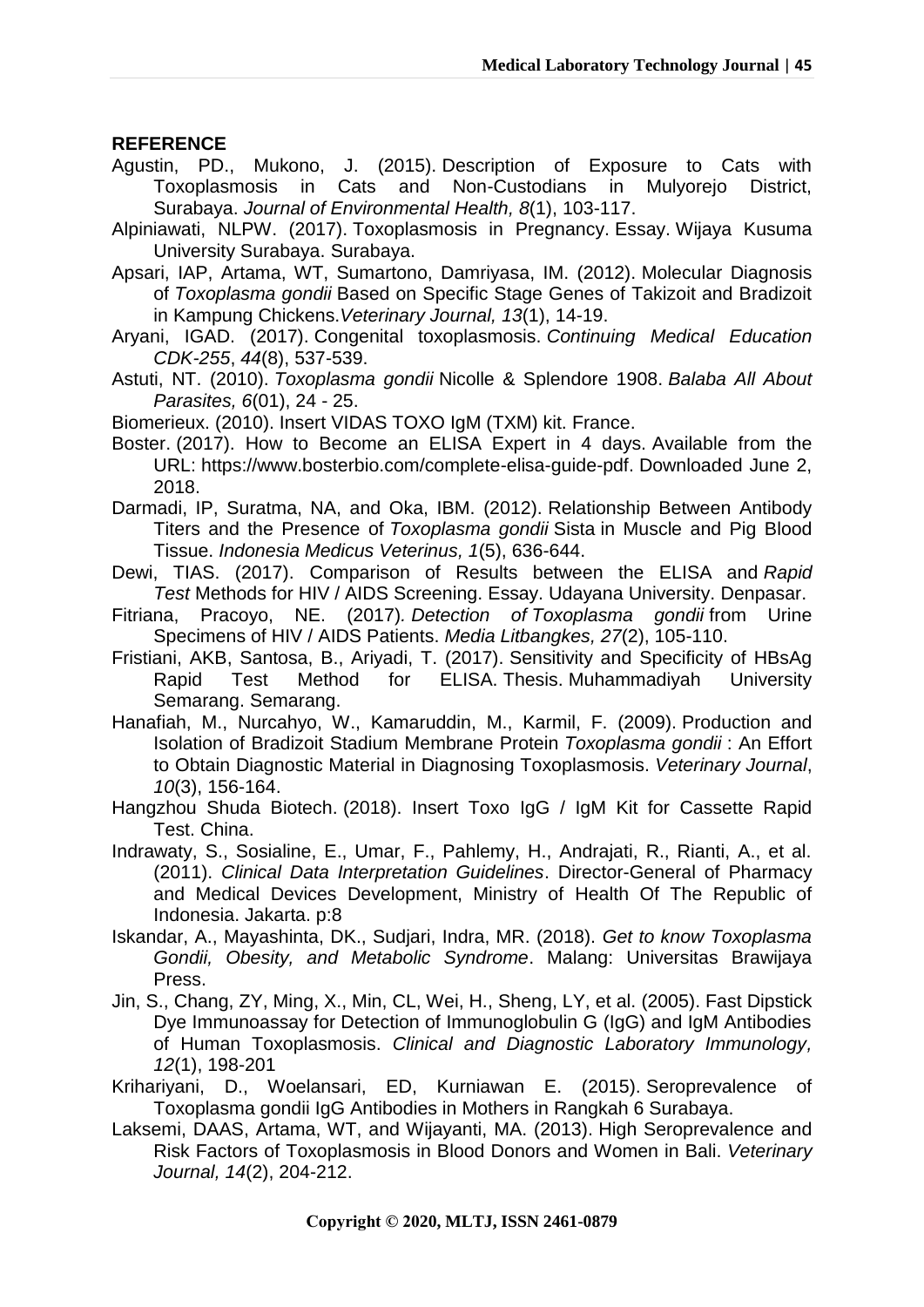LDBio Diagnostics. (2012). Instruction For Use Toxoplasma ICT IgG - IgM. Available from the the unit of the URL:

[http://www.ldbiodiagnostics.com/fichiers\\_site/a1181ldb/contenu\\_pages/ict\\_toxo](https://translate.googleusercontent.com/%20http:/www.ldbiodiagnostics.com/fichiers_site/a1181ldb/contenu_pages/ict_toxo_ab_V06_fr_en.pdf.%20Diunduh%2004%20Mei%202018) ab V06 fr en.pdf. [Downloaded May 4, 2018.](https://translate.googleusercontent.com/%20http:/www.ldbiodiagnostics.com/fichiers_site/a1181ldb/contenu_pages/ict_toxo_ab_V06_fr_en.pdf.%20Diunduh%2004%20Mei%202018)

- Liu, Q., Wang, ZD, Huang, SY, and Zhu, XQ. (2015). Diagnosis of Toxoplasmosis and typing of *Toxoplasma gondii* . *Biomed Central*, 1-4. DOI No. 10.1186 / s13071-015-0902-6
- Manik, AM, Oka, IBM ., Dwinata, IM. (2013). Bioassay of *Toxoplasma gondii* in Cats. *Indonesia Medicus Veterinus, 2*(1), 12-31.
- Oktariana, AW. (2014). Risk Factors Against Toxoplasmosis Occurrence in Women of Childbearing Age at Assalam Gemolong Hospital in Sragen Regency. Essay. Muhammadiyah Surakarta University. Surakarta.
- Regulation of the Minister of Health of the Republic of Indonesia Number 59 of 2013 concerning Implementation of Laboratory Examinations for Pregnant, Maternity and Postpartum. p : 22.
- Pratama, DAOA, Sumartono, Artama, WT. (2009). Analysis of *Toxoplasma Gondii* Repeat Region 529 bp (NCBI Acc. No. AF146527) as a Candidate Probe for Molecular Diagnosis of Toxoplasmosis. *Indonesian Journal of Biotechnology, 14*(1), 1124-1131.
- Pudjiatmoko, Syibli, M., Nurtanto, S., Lubis, N., Syafrison, Yulianti, S., et al. (2014). *Manual of Mammal Animal Diseases*. 2nd Print. Sub-Directorate of Animal Disease Observation, Directorate of Animal Health, Directorate General of Animal Husbandry and Animal Health, Ministry of Agriculture. Jakarta. p : 460-468.
- Riyanda, APP. (2017). Seroprevalence of *Toxoplasma gondii* in Goat Livestock in Bandar Lampung City. Essay. The University of Lampung. Bandar Lampung.
- Sari, BRY, and Gugun, AM. (2014). Prevalence of IgM / IgG Seropositive Toxoplasm in Premarital Women and Review of Risk Factors for Cat Ownership. *Mutiara Medika, 14*(1), 1-7.
- Sastroasmoro, S., Ismael, S. (2014). *Basics of Clinical Research Methodology*. (Fifth edition). Jakarta: CV Sagung Seto.
- Siregar, RY, Yuswandi. (2014). Prevalence of Toxoplasmosis in Slaughtered Sheep in Yogyakarta's RP RPH using the CATT Method. *Veterinary Science Journal, 32*(1), 78-84.
- Soedarto. (2012). *Toxoplasmosis Prevents and Overcomes Disease Protecting Mother and Child*. Jakarta: Sagung Seto.
- Subekti, DT, Kusumaningtyas, E. (2011). Comparison of Toxoplasmosis Serological Test with Immunostic Rapid Test, ELISA and Latex Agglutination. *JITV, 16*(3), 224-233.
- Subekti, DT, Arrasyid, NK. (2006). Immunopathogenesis of *Toxoplasma Gondii* Based on Differences in Strains. *Wartazoa, 16*(3), 126 - 145.
- Subekti, DT, Artama, WT, Iskandar, T. (2005). Case Development and Technology for Diagnosing Toxoplasmosis. *National Zoonotic Disease Workshop*. Page: 253-264.
- Sukma, IGNA. (2015). Description of the existence of *Toxoplasma gondii* in Lake Water and the Risk of Toxoplasmosis Behavior of Communities Around the Lake in Bali in 2015. Essay.Udayana University. Denpasar.
- Suparman, E. (2012). Toxoplasmosis in Pregnancy. *Biomedical Journal, 4*(1), 13-19.